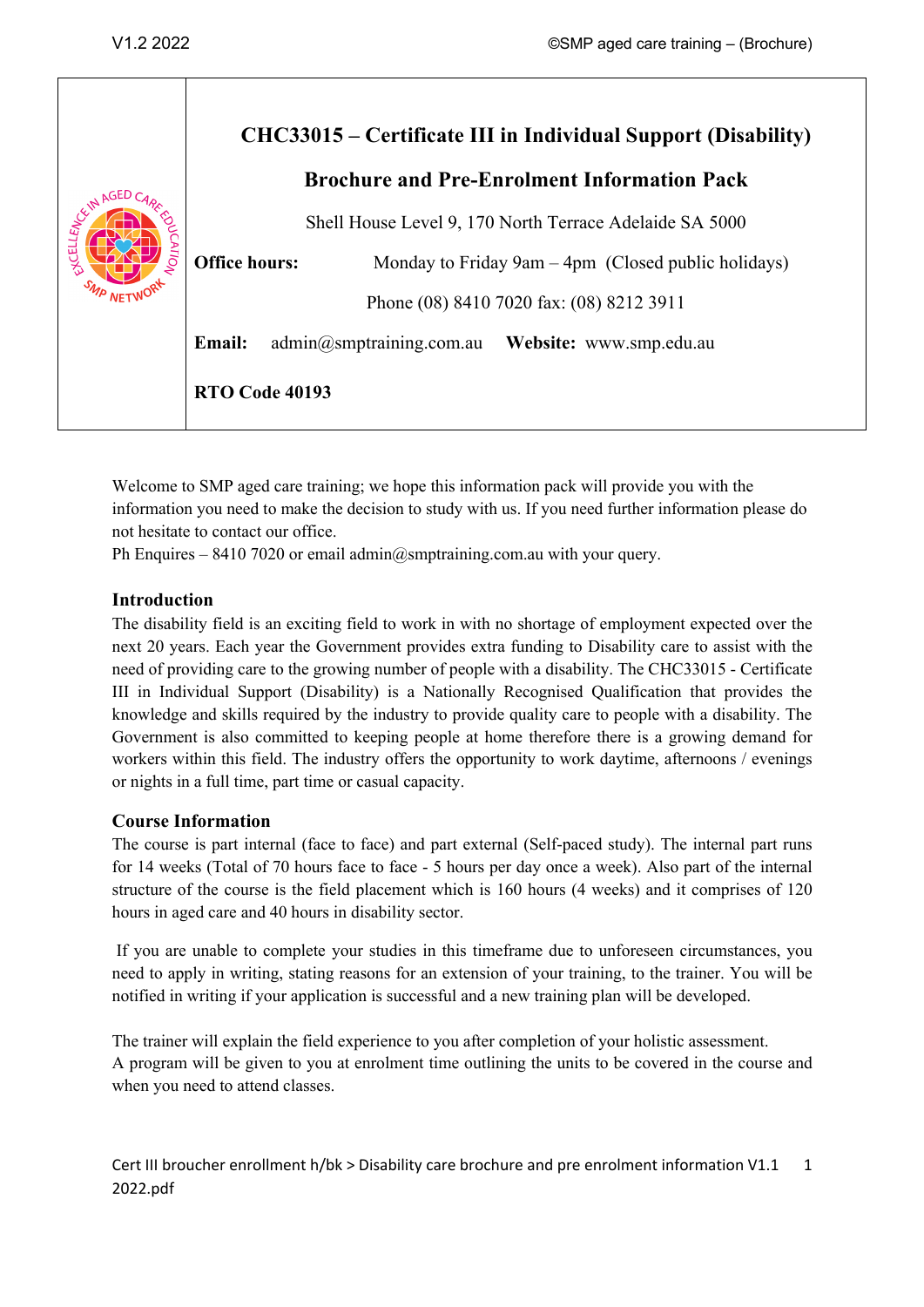The external part of the course is a self-paced program which has been developed to allow students to gain the knowledge required to successfully qualify. This includes an array of learning objectives, activities, case studies, scenarios and final assessments which have to be completed for successful completion of the qualification. This has been calculated as approximately 33 hours per month as selfpaced study for up to 1 year (12 months).

The course duration is 1 year from the enrolment date and to successfully complete the course students need to commit to a minimum of 1200 hours study comprising of both internal and external components as mentioned above.

All training offered by SMP aged care training supports the principles of adult learning. As an adult you have a range of life and work experiences and your training will build on this knowledge to make learning meaningful. We will offer support with your studies but encourage independent learning. The certificate needs to be completed within 6 months from enrolment.

# **Course Outcomes**

This qualification has a holistic approach – Foundation skills are embedded and the course is practically orientated to give students the knowledge and skills needed to provide basic holistic care – that is spiritual, emotional, physical care to people with a disability. Successful participants can gain employment in high care and low care facilities; home based care and organisations providing support to people with a disability. This course provides a study pathway to other community services qualifications, Diploma of Nursing and university. Students who are actively seeking employment on successful completion of the course may gain employment in the industry.

# **Training Program**

SMP offers face to face mode of delivery only which comprise of both theory and practical classes. This is comprised as 2 days per week (Mon & Thur or Frid & Sat) 5 hours per day 0930AM to 230PM for 24 weeks.

These days and times may change, you will be given the correct times and days at enrolment.

The Field Placement requires shift work i.e.; 0700-1500 or 1500-2200 which is comprised of 160 hours of non-paid work.

Provide First Aid and Manual Handling are included in the course. This is a practically orientated course and students have a simulated environment to practice new skills before going on field placement and to be work experience ready. A Training program Schema will be issued to all students on enrolment outlining the course progress and assessment requirements.

All trainers delivering the course have extensive experience in the Disability support sector plus relevant qualifications in the health care sector and a Certificate IV in Training and Assessment.

SMP aged care training is committed to respecting the rights of students and providing training within a hassle free and friendly environment. Trainers understand all students come from different backgrounds and have various life and work experiences and they encourage students to share and explore these further within the context of their study.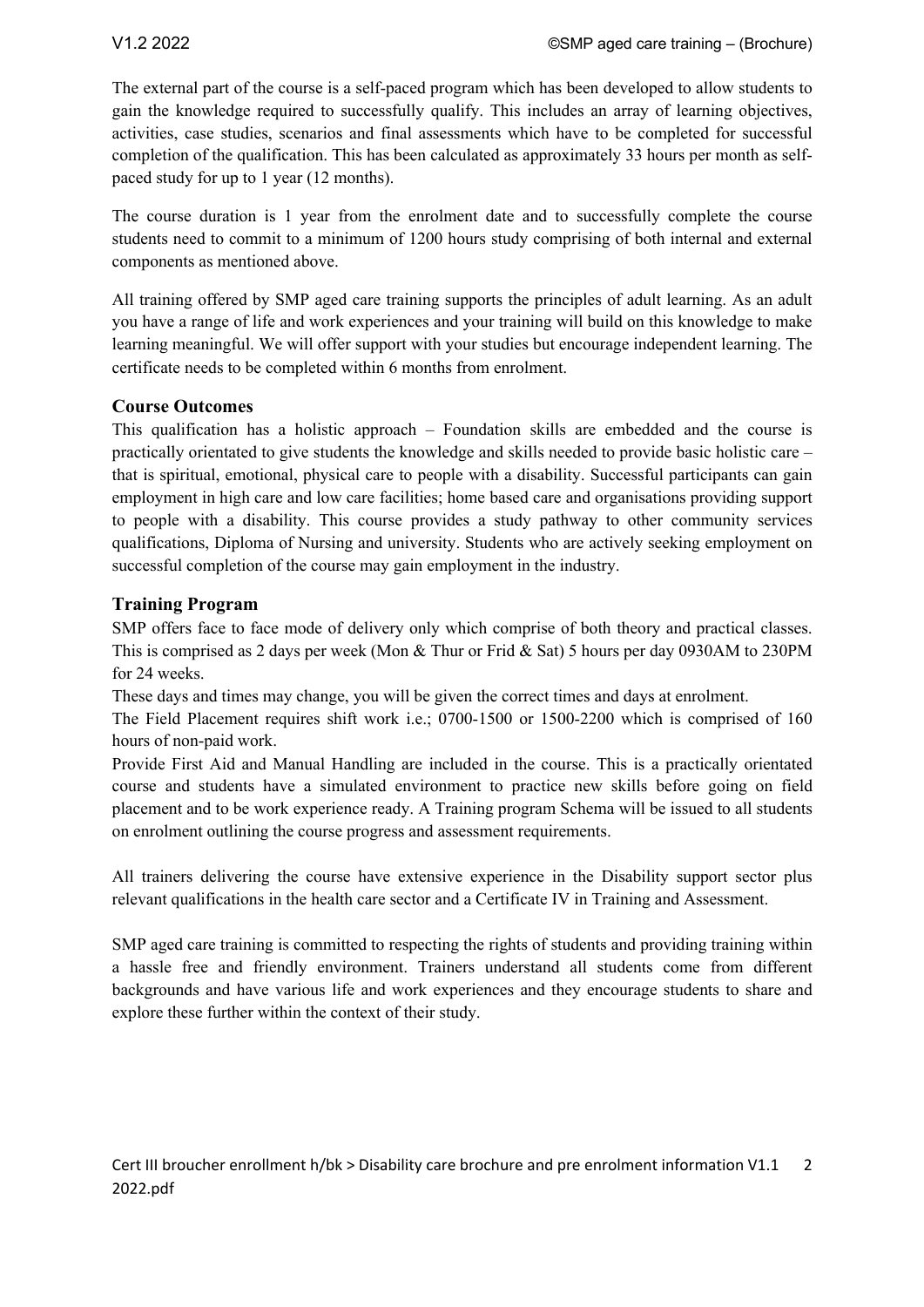# **The course consists of 7 core and 10 elective units**

# **Core Units:**

# **CHCCCS015 Provide individualised support**

This unit describes the skills and knowledge required to organise, provide and monitor support services within the limits established by an individualised plan.

## **CHCCCS023 Support independence and wellbeing**

This unit describes the knowledge and skills required to provide individualised services in ways that support independence, as well as, physical and emotional wellbeing

## **CHCCOM005 Communicate and work in health or community services**

This unit describes the skills and knowledge required to communicate effectively with clients, colleagues, management and other industry providers.

## **CHCDIV001 Work with diverse people**

This unit describes the skills and knowledge required to work respectively with people from diverse social and cultural groups and situations, including Aboriginal and/or Torres Strait Islander people. This unit applies to all workers.

## **CHCLEG001 Work legally and ethically**

This unit describes the knowledge and skills required to identify and work within the legal and ethical framework that applies to an individual job role.

This unit applies to community services and health workers who play a proactive role in identifying and meeting their legal and ethical responsibilities.

#### **HLTAAP001 Recognise healthy body systems**

This unit of competency describes the basic knowledge required to work with basic information about the body and recognise and promote ways to maintain healthy functioning of the body.

#### **HLTWHS002 Follow safe work practices for direct client care**

This unit describes the skills and knowledge required for a worker to participate in safe work practices to ensure their own health and safety, and that of others in work environments that involve caring directly for clients. It has a focus of maintaining safety of the worker, the people being supported and other community members.

# **Elective Units – Disability Specific (Mandatory):**

#### **CHCDIS001 Contribute to ongoing skills development using a strength-based approach**

This unit describes the skills and knowledge required to assist with supporting the ongoing skill development of a person with disability. It involves following and contributing to an established individual plan and using a positive, strengths-based approach.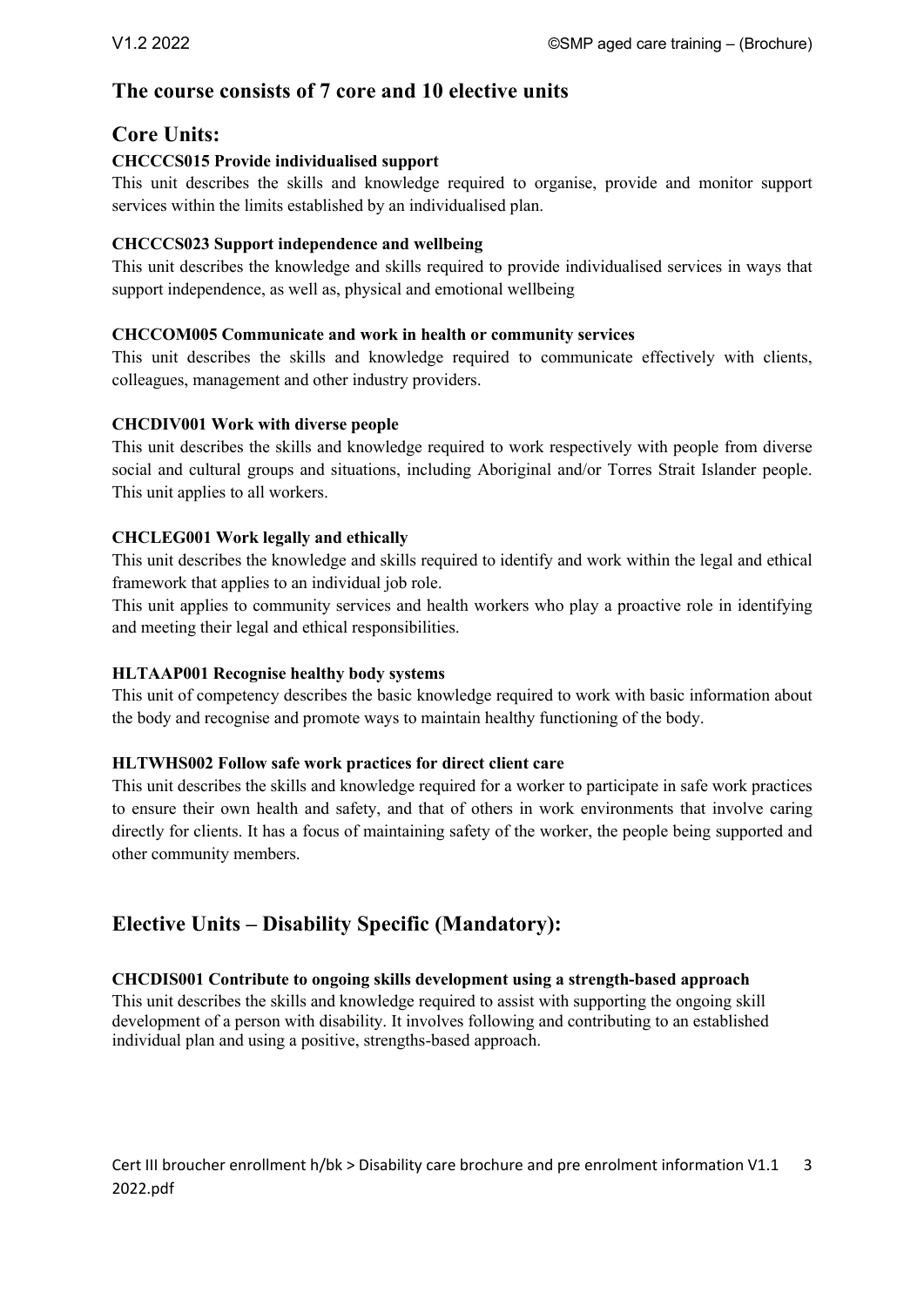#### **CHCDIS002 Follow established person-centred behaviour supports**

This unit describes the skills and knowledge required to implement behaviour support strategies outlined in an individualised behaviour support plan for a person with disability

#### **CHCDIS003 Support community participation and social inclusion**

This unit describes the skills and knowledge required to assist with supporting people with disability in community participation and social inclusion using a person-centred approach. This involves enabling people to make choices to maximise their participation in various community settings, functions and activities to enhance psychosocial well-being and lifestyle in accordance with the person's needs and preferences.

#### **CHCDIS007 Facilitate the empowerment of people with disability**

This unit describes the skills and knowledge required to facilitate the empowerment of people with disability to deliver rights based services using a person-centred approach. It should be carried out in conjunction with individualised plans.

#### **HLTINF001 Comply with infection prevention and control policies and procedures**

This unit describes the skills and knowledge required to follow organisational infection prevention and control procedures, including implementing standard and transmission-based precautions and responding to infection risks. This unit applies to individuals working in health and direct client care contexts.

#### **HLTAID011 Provide first aid**

This unit describes the skills and knowledge required to provide a first aid response to a casualty. The unit applies to all workers who may be required to provide a first aid response in a range of situations, including community and workplace settings.

# **Elective Units – (Aged care units – Mandatory):**

#### **CHCCCS011 Meet personal support needs**

This unit describes the skills and knowledge required to determine and respond to an individual's physical personal support needs and to support activities of daily living.

#### **CHCAGE001 Facilitate the empowerment of older people**

This unit describes the skills and knowledge required to respond to the goals and aspirations of older people and provide support services in a manner that focuses on improving health outcomes and quality of life, using a person-centred approach.

#### **CHCAGE005 Provide support to people living with dementia**

This unit describes the skills and knowledge required to provide person-centred care and support to people living with dementia. It involves following and contributing to an established individual plan.

#### **CHCCCS025 Support relationships with carers and families**

This unit describes the skills and knowledge required to work positively with carers and families of people using the services based on an understanding of their support needs.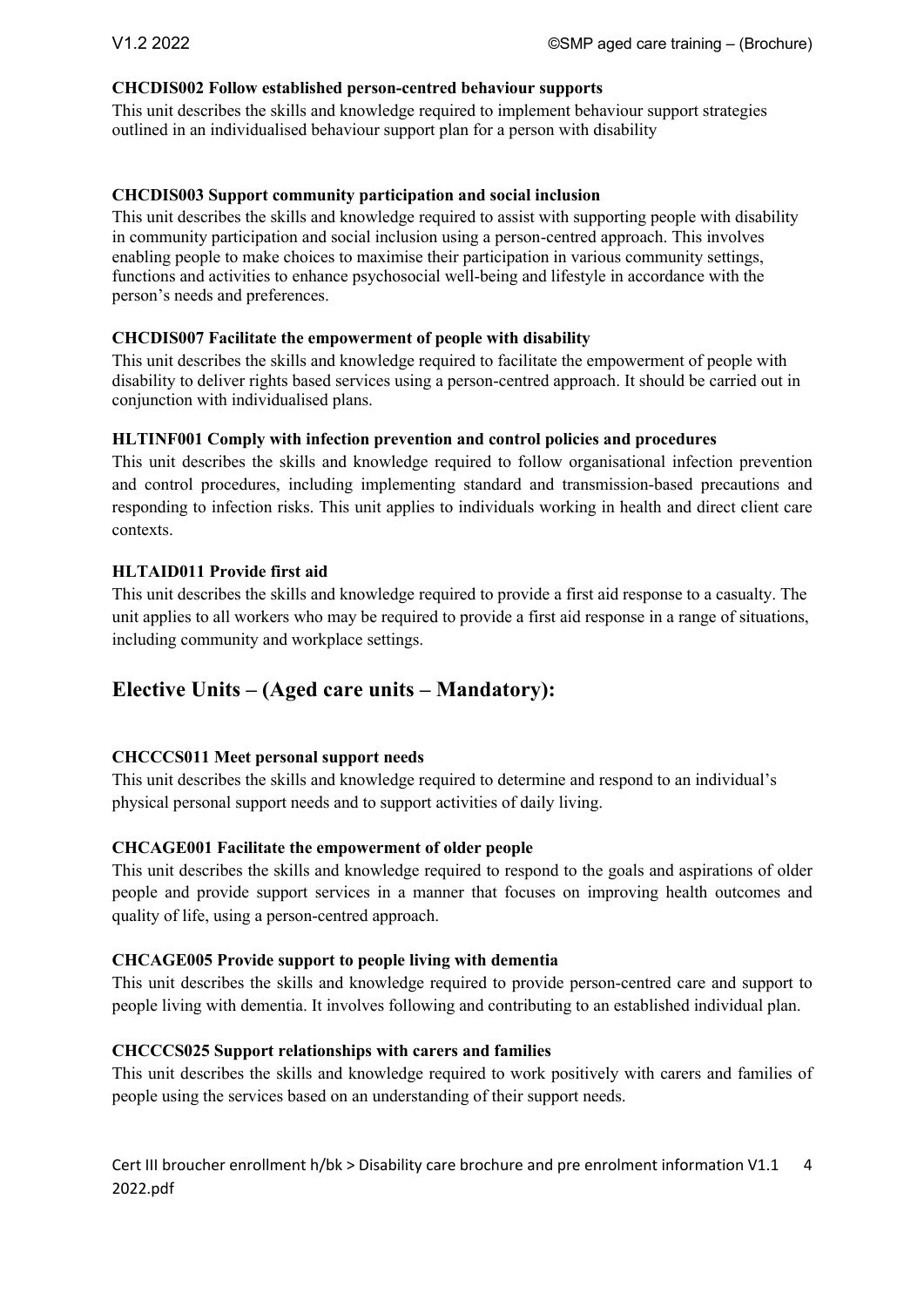## **Disability Competency Standards**

This is a nationally recognised course covering the industry competencies required to perform tasks and duties to the standard of performance expected in the workplace. The workplace requires workers to apply relevant skills, knowledge and attitudes consistently overtime and within a variety of workplace situations and environments. SMP aged care training is committed to providing a holistic quality training program based on best practice learning and assessment providing students with a broad range of experiences to give students the knowledge and skills required to work within a variety of workplaces.

## **Foundation Skills**

All job tasks, and all units of competency include foundations skills – almost everything we do at work has something to do with learning, reading, writing, oral communication and numeracy. It might be having a conversation with a client or colleague, completing an observation record, working to a schedule, reading workplace documents. Almost everything is underpinned by foundation skills.

#### **Assessments**

All units will be assessed holistically with application to the workplace. You will be contacted via text or email when an assignment has been marked. If further work is required you will be given this information and a timeframe to complete will be provided. Support will be offered if you are having problems understanding or achieving competency for the unit. Examples of the types of assessment used within the course include practical demonstration, short answers, group work, projects or case studies.

- It is your responsibility to successfully complete all assessments as outlined in your Resource/Assessment Book and Placement Booklet
- It is your responsibility to ensure all assessments are handed to the appropriate person – Administration or your trainer or email to administration
- It is your responsibility to keep a copy of all assessments submitted so you have a record if your original is missing

#### **Attendance**

- It is your responsibility to attend classes on time note door will be locked if you are late for your classes. Note also if you leave a class early you will be given a fail unless prior discussed with your trainer.
- If you miss a class it is your responsibility to discuss with the trainer what you missed and how to catch up.

# **Fees, Charges and Refunds**

Total fees \$1850.00

A deposit of \$500.00 must be paid prior to commencement, then 3 instalments as outlined in the enrolment form

Fees include – Provide First Aid Certificate, Manual Handling Certificate, all learning resources and badge for placement.

Note: a once-off \$30 charge will incur for a polo shirt for your field placement.

Cert III broucher enrollment h/bk > Disability care brochure and pre enrolment information V1.1 2022.pdf 5 On enrolment a Fee Paying Schedule will be provided outlining when fee instalments are due.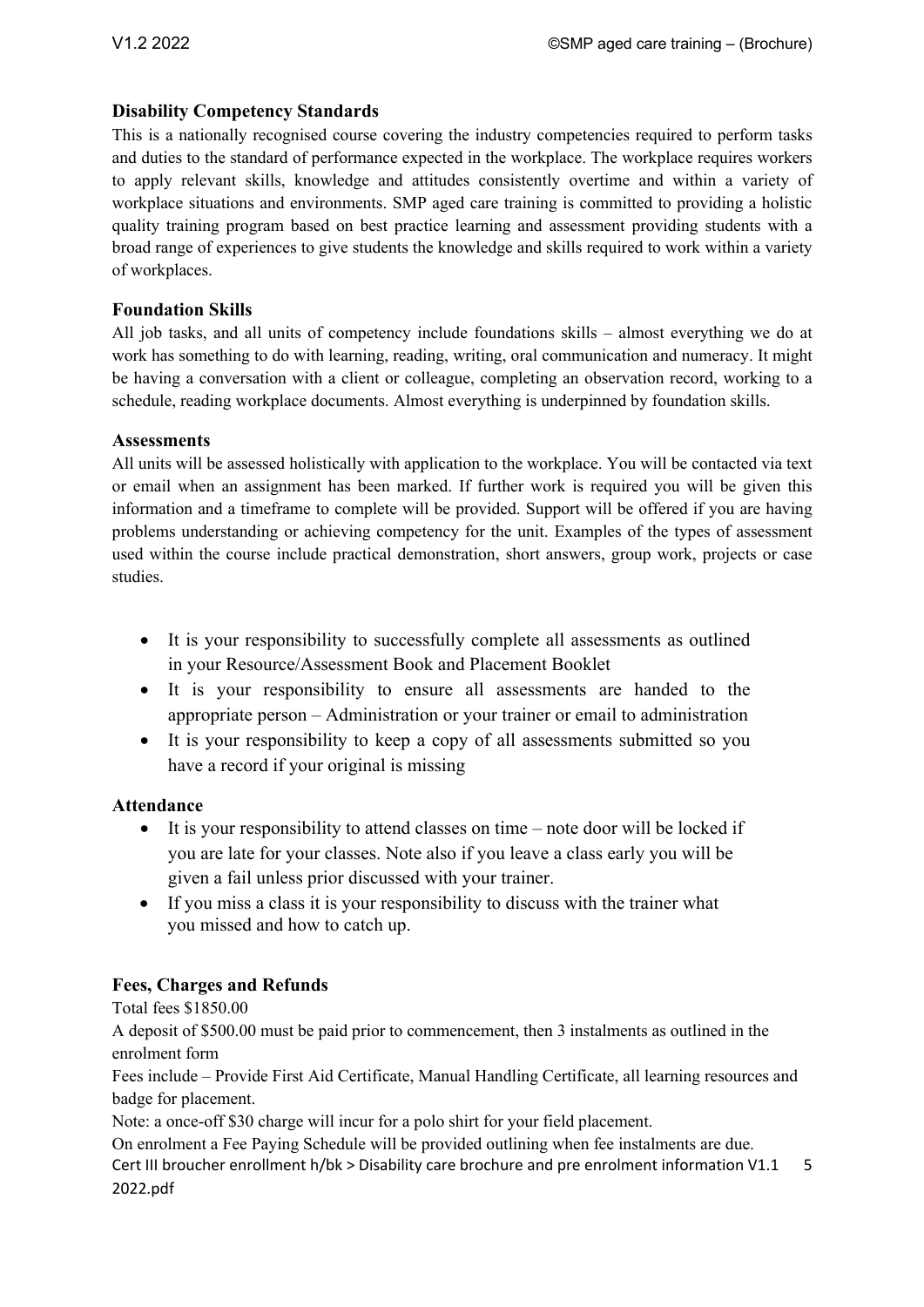Field Placement **will not** be organised until all fees are paid

On enrolment a Fee Paying Schedule will be provided outlining when fee instalments are due.

## **Refunds**

- If SMP Training Centre cancels/terminates a course, a full refund is given.
- Refund will be given if students have overpaid the administration charge
- If student withdraws from course, the \$500 deposit is not refunded.
- If student withdraws after attending the course commencement date a refund will be given for the remainder of the course that student did not attend
- Refund will be given if students advise SMP Network Pty Ltd prior to the course commencement date that they are withdrawing from the course
- If the student withdraws from the course prior to commencement due to illness or hardship as determined by SMP Network Pty Ltd
- Intention to withdraw from the course must be submitted in writing to the CEO as soon as practical
- No refunds are given if placement is cancelled due to student misbehaviour and course cancelled.

## **A student cannot transfer fees from one student to another if a student decides to withdraw.**

## **Additional Fees & Charges**

- If a student withdraws from the course and then reapplies after 12 months, a fee of \$150 per unit will apply. If a student needs to re-do a unit there will be an additional cost of \$150 per unit. If a student needs a replacement Certificate or Statement of Attainment, it will incur a \$30 cost.
- If a student fails 2 attempts at a field placement a fee of \$165 will apply and student will re-do practical, theory and assessment relating to the holistic assessment. When successful a new placement will be organised.
- \$30 polo-shirt additional charge (Field placement uniform) will apply prior to field placement commencement

# **Recognition of Prior Learning (RPL)**

You may apply for RPL if you believe you have the knowledge and skills required for the unit. To apply for RPL you need to provide evidence that is authentic, valid, reliable, current and sufficient to demonstrate to the assessor you have the required competencies for the unit. This evidence can be formally assessed and recognised regardless of how, when or where it was achieved. You can discuss this option further with the enrolling officer and an information package will be given to you. You may then discuss it further with the lecturer.

The enrolling officer will discuss Recognition of Prior Learning with you and provide the RPL information package if you wish to apply for RPL for any of the units. RPL fees - \$150 per unit applied for. This is non refundable if unsuccessful.

# **Credit Transfer**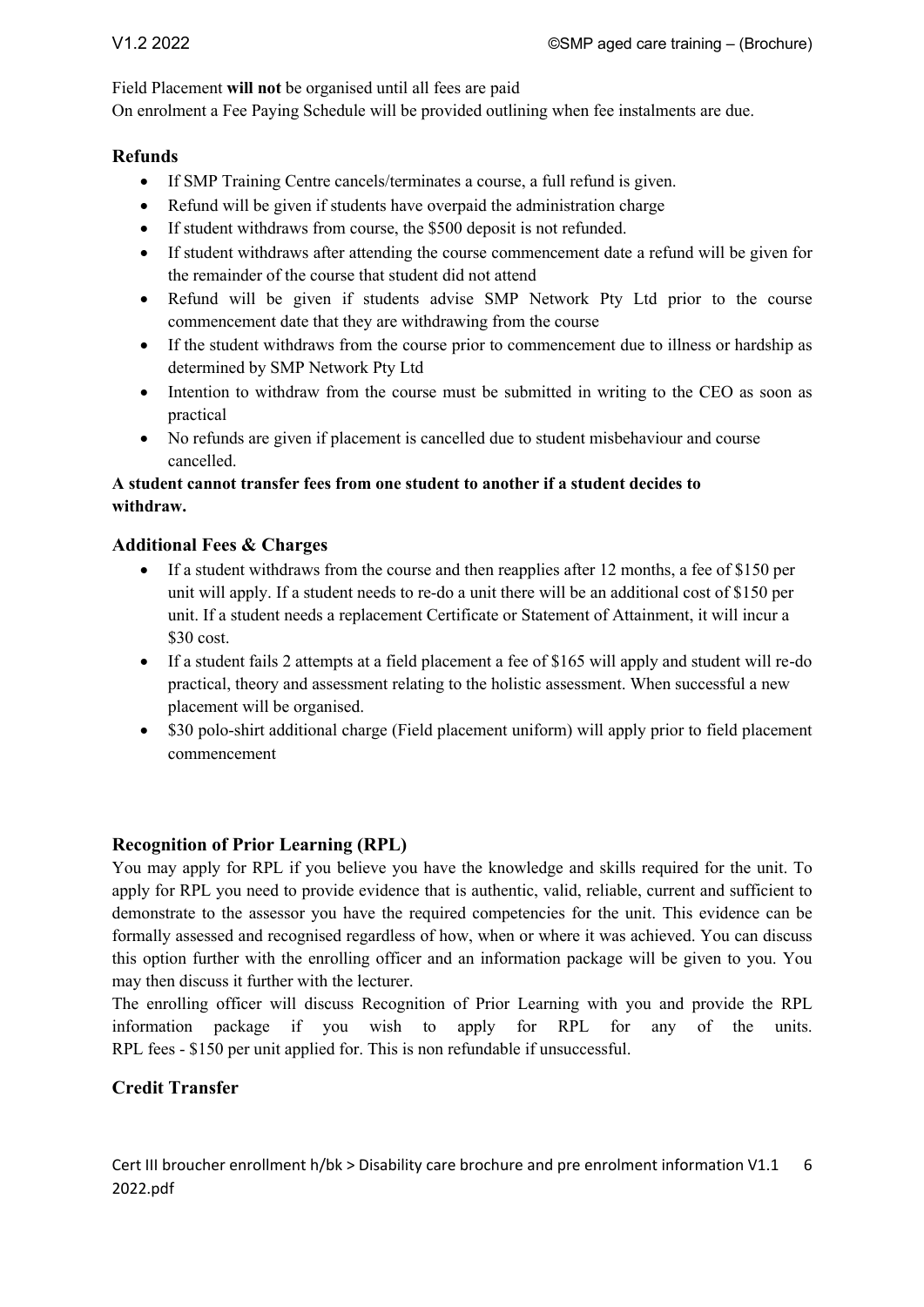Credit Transfer is the formal recognition of equivalent studies from other Registered Training Organisations e.g. Provide First Aid. There is no cost associated with credit transfer but you must submit your original certificate. SMP will check your certificate with the training provider.

## **Failed units of competency**.

If you are found not yet competent NYC another assessment must be submitted, if after second attempt you are NYC you will have to pay \$150.00 and redo the unit.

If you have not reached competency in your field placement after your second attempt you will need to pay \$165 for a third placement to be organised.

## **Access and Equity**

All trainers and assessors are aware of the access, equity and cultural diversity issues related to areas of work within the aged care industry and address these within the training. As part of the course you will be given the skills to adapt your approach to clients to promote access and provide equity to all.

## **Student Support Services**

All learning material and activities have been developed to cater for the language and literacy levels of students. Trainer support is provided to assist students with their studies. A student counsellor service is available to assist with individual personal needs – information can be obtained from the trainer or from administration. Learning support and counselling is offered to cater for the needs of students with language, literacy and study needs. Please see your trainer for assistance. Students who require further support in language, literacy and numeracy will need to contact TAFE English Language Services at 120 Currie Street Adelaide SA - Ph: 82078805 – this cost is the responsibility of the student. The Internal / External Student Support Policy and Procedure aims to ensure all students are supported and study needs met during their course of study. This includes meeting needs relating to barriers to learning, preparation and submission of assignments, study skills support on a 1-1 basis from the trainer. The placement facilitator will visit you at least once during your placement to support you during the field placement / work experience. Trainers are available for extra support as needed via email which is provided during class, plus 2 extra weeks (2 days per week – 5hrs per day) have been implemented into the course for extra student support such as missed classes, catch-up activities and support for assessments.

#### **Selection Criteria**

This course requires a literacy and language level. Applicants must provide the evidence of one of the following – ISLPR score, IELTS score, Certificate III in English Proficiency (10855NAT), School Certificate, Higher studies. If the applicant cannot provide any of the above evidence they will be asked to complete an entry assessment to allow SMP to assess the Language, Literacy and Numeracy (LLN) level of the applicant. The results will provide SMP with information to then determine the level of support the applicant will require to achieve their success. Applicants who demonstrate a LLN level deemed too low to meet the work and study requirements of the course will be offered counselling to assist them achieve their goal.

SMP aged care training does not have CRICOS registration therefore any prospective applicant cannot be enrolled if they are on a student visa. If you are not a permanent resident or Australian citizen then you must bring your passport when enrolling.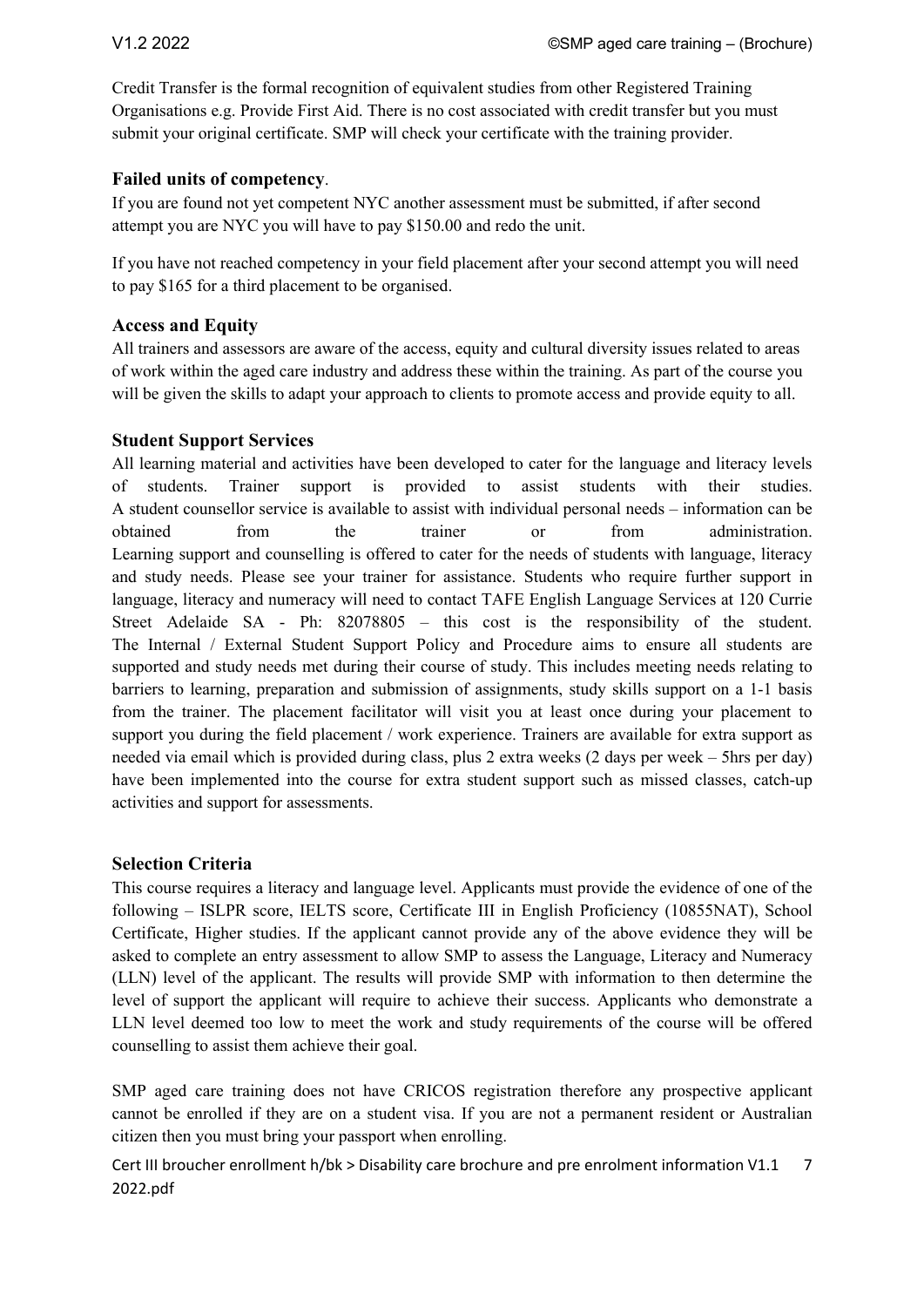SMP aged care training abides by the Access and Equity Policy and selection will comply with the equal opportunity legislation.

#### **Enrolment Process**

Continuous enrolments are offered. You need to contact the office and complete the enrolment form. The enrolment officer will ask to site the original for studies/courses completed and your Medicare card. If you are unsuccessful in meeting the criteria for the course you will be offered counselling to assist you in achieve your goal.

Confirmation of your acceptance into the course will be on receipt of the deposit.

#### **Field Placement** - National Police Clearance

All students must obtain a **National Police Clearance** prior to commencement of field experience. This clearance must be within the last 3 months or a new one is required. The cost of this is the responsibility of the student. *Applications can be made at any police station and SMP aged care training can provide a form*. The national police clearance demonstrates you are suitable to undertake placement with no convictions of abuse, theft or larceny to successfully complete the course. Placement with other convictions is at the discretion of the aged care facility to allow placement. If due to extenuating circumstances the student is unable to attend any of the days of placement they must notify the facility and SMP, the placement coordinator will assist the student to catch up on any missed days and assessment.

For disability you are also required to obtain a 'working with children' (WWCC) check and a NDIS worker check at your own cost. The link to apply for these checks is found here: https://www.dcsiscreening.sa.gov.au/SCRequestApplicationIndividual

#### **All assignments MUST BE SUBMTTED BEFORE PLACEMENT CAN BE ORGANISED**

# *If placement is cancelled due to student misconduct or illegal activity- for example forging signatures on placement booklet, re placement fees apply, and any further issues cannot complete the course and no refund applies.*

The placement facilitator will visit you within the third week of placement to support you during the field placement / work experience.

If you are found not yet competent (NYC) on the first placement counselling and another assessment will be offered and second placement organised. If you are found on the second attempt NYC you will have to pay \$165.00 and redo the field placement.

**Pregnancy** - Placements cannot be completed while pregnant, unless a doctor's medical certificate is issued giving clearance to commence placement this must be presented to administration to be copied, and understand that placement is at student's own risk. The facility supervisor has the right to refuse any student who is pregnant regardless of a medical certificate.

**Privacy and confidentiality**- SMP aged care training policies and procedures abide by the Australian Privacy Principles 2014 pertaining to the collection and use of personal information. All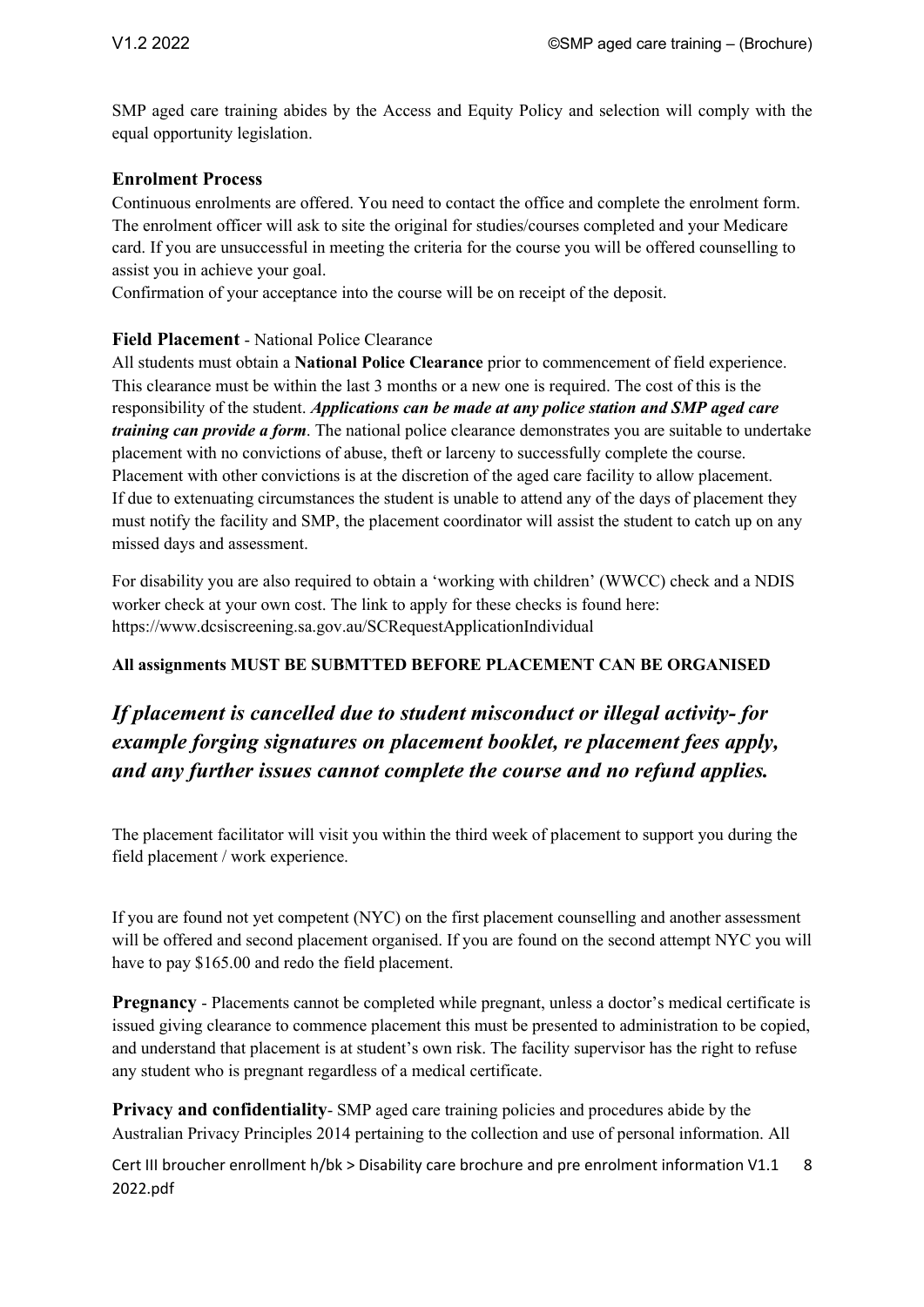information that is collected is securely stored. No information will be given to a third party. SMP aged care training's Privacy Policies and Procedures can be viewed on the website www.smptraining.com.au

**INFLUENZA VACCINE -** The flu vaccine is now a requirement for placement in and providing a certificate of your vaccination is mandatory.

**COVID VACCINATION**: The covid vaccine is now a requirement for placement in and providing a certificate of your vaccination is mandatory.

Vaccination can be done at pharmacies or GP clinics and prospective students may also use the availability checker below to find out their nearest vaccination centre. **https://covid-vaccine.healthdirect.gov.au/booking**

## **Plagiarism**

SMP Training Centre will not condone cheating or plagiarism in any form by students of the RTO and will ensure that these standards are upheld. Trainers must be diligent in reducing potential opportunities for cheating and plagiarism to occur by adhering to our policy on Cheating and Plagiarism.

Definition of cheating

Cheating is defined as obtaining or attempting to obtain, or aiding another to obtain credit for work, or any improvement in evaluation of performance, by any dishonest or deceptive means. Cheating includes, but is not limited to: lying; copying from another's test or examination; discussion at any time of answers or questions on an examination or test, unless such discussion is specifically authorized by the instructor; taking or receiving copies of an exam without the permission of the instructor; using or displaying notes, "cheat sheets"; or other information devices inappropriate to the prescribed test conditions; allowing someone other than the officially enrolled student to represent same.

# Definition of Plagiarism

Plagiarism is an act of fraud it involves stealing someone's work and lying about it.

All the following are considered plagiarism:

- Turning in someone else's work as your own
- Copying words or ideas from someone else without giving credit
- Failing to put a quotation in quotation marks
- Changing words but copying the sentence structure of a source without giving credit

*All acts of plagiarism are considered serious and will result in disciplinary action being taken or instant dismissal from the course.*

# **Penalties**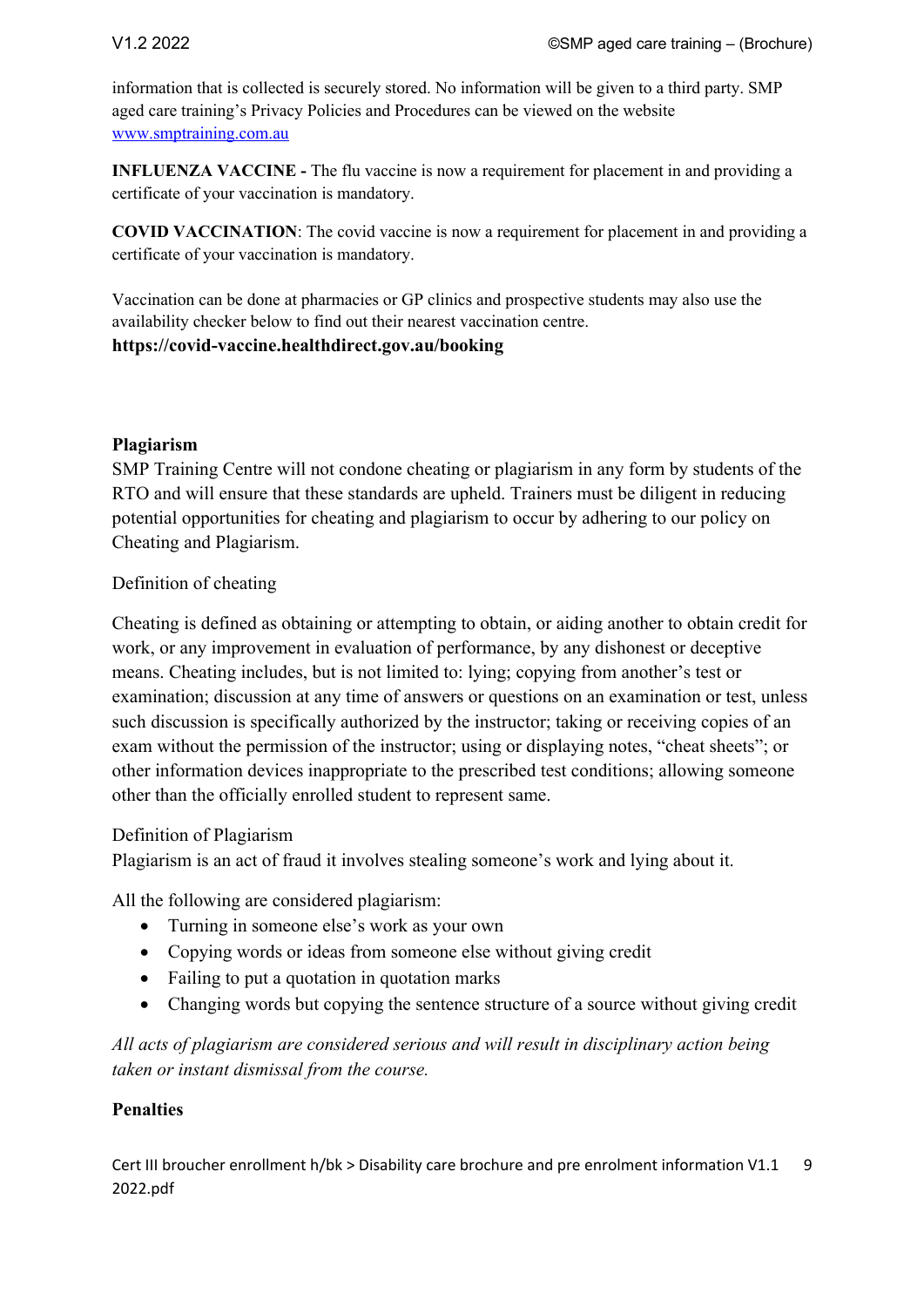If you are suspected of cheating, your Trainer/Assessor will investigate to establish evidence to support the suspicion.

If there is evidence to support the suspicion, your Trainer/Assessor will notify the RTO Manager and set out the concerns to you in writing, requesting a time to discuss the matter. You will have the opportunity to counter the allegations made.against you.

Once you have provided your information, SMP Training Centre may come to one of two decisions:

It is a minor or unintentional offence and you will need to undergo an alternative form of assessment, such as a short oral assessment, which may involve talking about the work or questioning.

The penalty in this case is that you will receive the lowest level of competency or pass for all the learning outcomes being assessed.

It is a serious offence and you will fail the module. Repeated offences of cheating – minor or serious – will result in failure of the module plus a record on your student file, together with the reason.

You will be advised of all penalties writing.

## **What if I do not agree with the decision?**

If you are accused of and penalised for cheating and believe that the accusation is unjust, you have the right to appeal

against the charge. This appeal must be lodged in writing with the educational manager of the program within one week of the penalty being imposed.

The appeal may be lodged against:

the process

the decision

the penalty.

The appeal will be investigated and a decision will be advised to you within a week of your appeal.

If you are having difficulties with your studies, you are encouraged to seek help from your Trainer/Assessor.

# **Complaints and Appeals student information**

Students had a right to submit a complaint if they wish to express discontent against another person or a complaint against the RTOs process or system. In All complaints will be treated with respect and handled confidentially. This policy and procedure is relevant to all grievances arising in the following areas:

a) Student wishes to raise a complaint against another student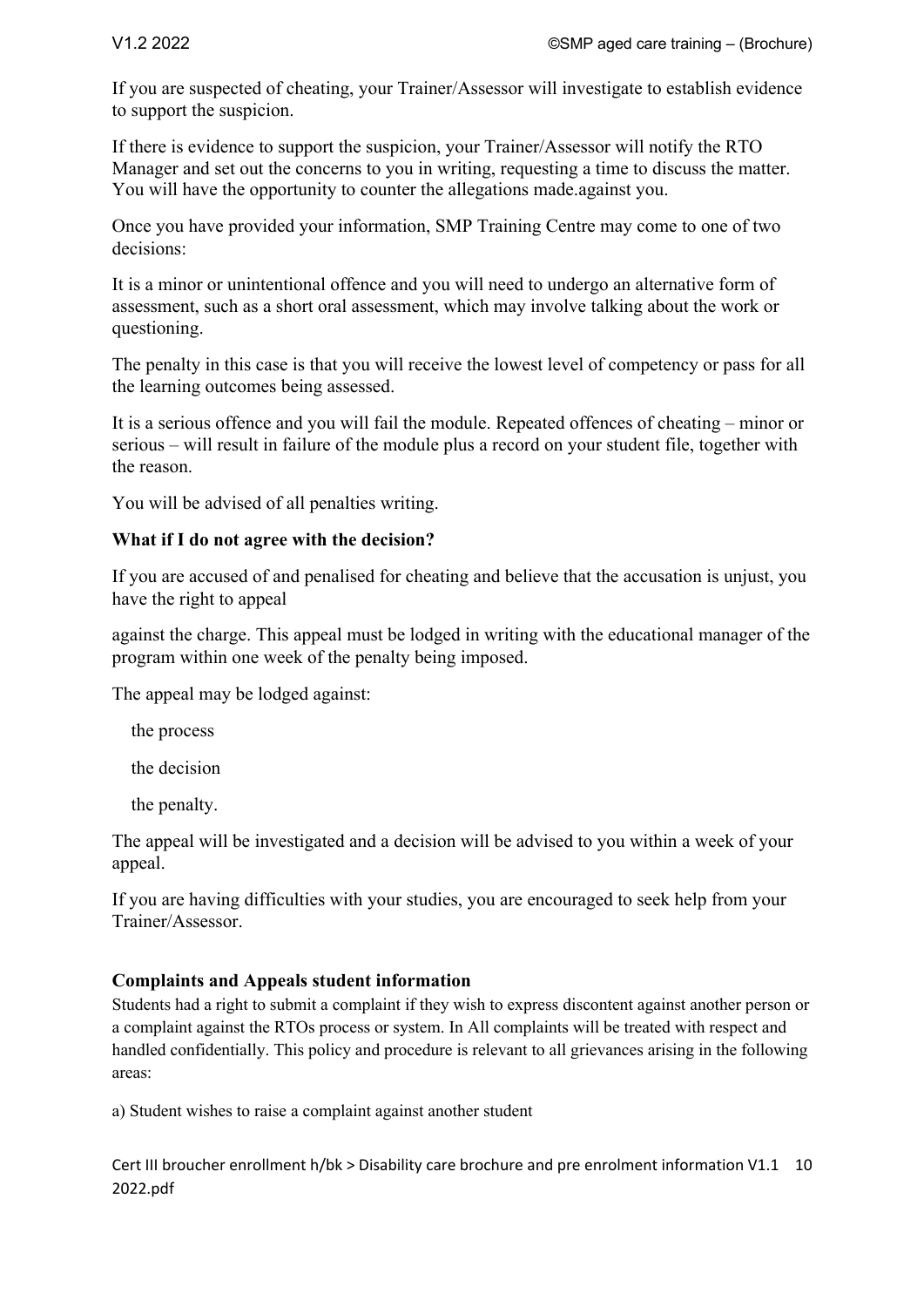b) Student wishes to raise a complaint against the RTO

c) Student wishes to raise a complaint about a Third Party

d) RTO staff wishes to raise complaint about a Third Party

e) Staff wishes to raise a complaint about another staff member or a student

SMP aged care training has a Complaints and appeals process aimed at resolving any issues in relation to any aspect of your training. If you feel you have been adversely affected by teaching methodologies, supervision, assessment results or comments, unfair treatment, any form of harassment or victimisation or any other concerns you may lodge a complaint. If you are not satisfied with the process or outcome of your complaint you may lodge an appeal.

If making a complaint, follow the following steps:

- 1. Discuss your concerns informally with the trainer or CEO if the matter cannot be resolved then move to step 2.
- 2. Lodge a formal complaint in writing using the Complaints Reporting Form to the Complaints Officer. Seal the envelope and mark the outside "Confidential". If the matter is not resolved to your satisfaction move to step 3.
- 3. To take the complaint further contact the National Training Complaints Hotline ph 13 38 73.
- 4. To take the complaint further contact the Australian Skills Quality Authority:
	- a. https://www.asqa.gov.au/about/complaints/complaints-about-training-providers
	- b. Info line 1300 701 801
	- c. Email complaintsteam@asqa.gov.au
	- d. Complete the "Complaints about a training organisations operating under ASQA's jurisdiction" form found at the above web site
- 5. If the RTO determines that the complaint process cannot be finalised within 60 calendar days the RTO manager will:

a. Confirm this in writing to the complainant, including reasons why more than 60 calendar days is required

b. Will regularly update the complainant or appellant on the progress of the matter

All formal complaints will be recorded and kept confidential. The Complaints Officer will contact you to present your case within 48 hours. You have access to an independent arbiter if needed. The complaint will be handled within an appropriate timeframe and you will be notified in writing of all outcomes. You have the right to appeal the outcome or contact the National Training Complaints Hotline.

In order for SMP aged care training to review and improve processes you can provide feedback on the process.

Any appeals in regards to marking of your assignments or appeals in regards to practical/theory assessments need to be made in writing to SMP  $\frac{\text{admin}(a)}{\text{symptraining.com.au}}$ . The CEO will review the case within 7 days. For re-marking of assignments another trainer will be asked to re-mark the assignments in question. For practical/theory assessments that student was deemed not yet competent a repeat session will be organised to achieve competency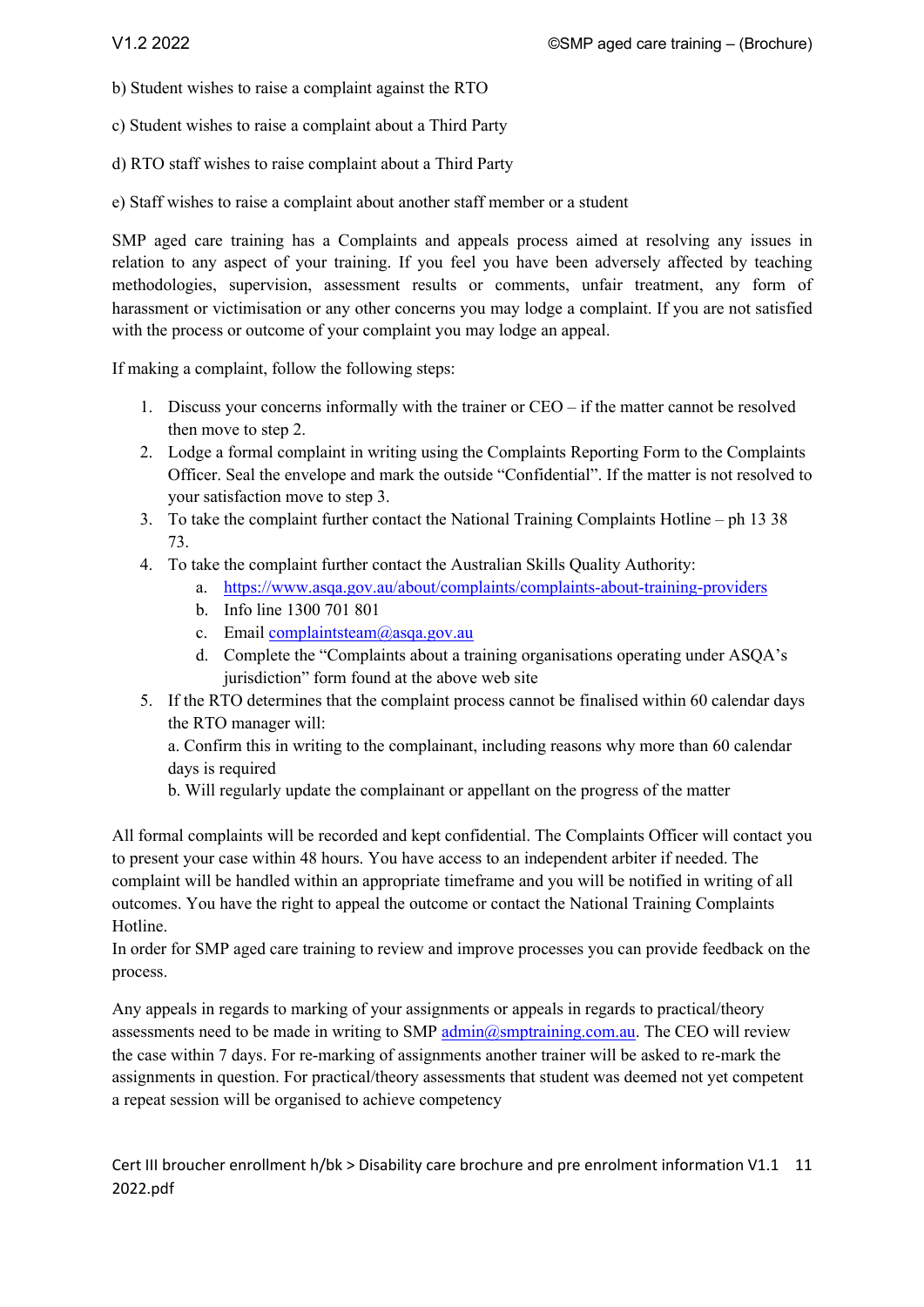# **Work Health and Safety**

SMP is committed to providing training in a safe environment free from harassment, discrimination, and hazards or abusive with policies and procedures in place to prevent or manage any situation if it arises.

The following policies are implemented to provide a safe and hassle-free environment:

- Access and Equity Policy
- Sexual Harassment Policy
- Privacy Policy
- Alcohol and other Drugs in the Workplace
- Complaints and appeals
- Work Health and Safety
- Student Code of Conduct
- Trainer Code of Conduct
- § SMP Network Pty Ltd

SMP Networks Pty Ltd is committed to providing and maintaining a safe and healthy environment for the benefit of all clients, visitors andemployees.

SMP monitors and maintains the appropriate Workplace Health and Safety levels and obligations under the Federal and

State rules and regulations of the NSW Work Health and Safety Act 2011.

If students have any concerns or notice a condition or practice that seems unsafe, it is important that it is brought to the attention of the RTO management this generally occurs through the Trainer / Assessor.

According to Division 2, Section 19 - Primary duty of care:

a) A person conducting a business or undertaking must ensure, so far as is reasonably

practicable, the health and safety of:

workers engaged, or caused to be engaged by the person, and

workers whose activities in carrying out work are influenced or directed by the

person, while the workers are at work in the business or undertaking.

b) A person conducting a business or undertaking must ensure, so far as is reasonably practicable, that the health and safety of other persons is not put at risk from work carried out as part of the conduct of the business or undertaking.

c) Without limiting subsections (1) and (2), a person conducting a business or

undertaking must ensure, so far as is reasonably practicable: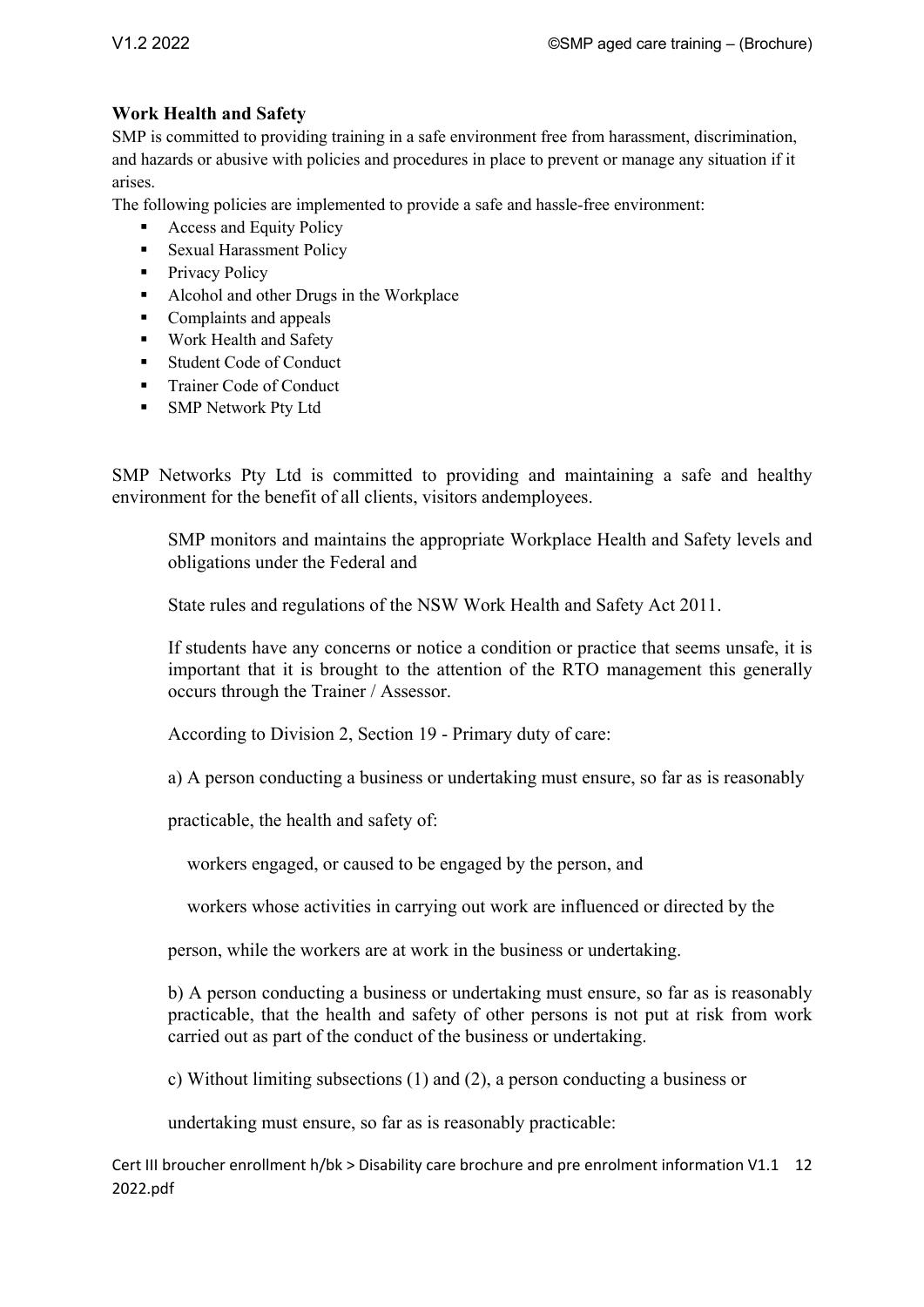the provision and maintenance of a work environment without risks to health and safety, and

 the provision and maintenance of safe plant and structures, and the provision and maintenance of safe systems of work, and the safe use, handling, and storage of plant, structures and substances, and the provision of adequate facilities for the welfare at work of workers in carrying out work for the business or undertaking, including ensuring access to those facilities, and

 the provision of any information, training, instruction or supervision that is necessary to protect all persons from risks to their health and safety arising from work carried out as part of the conduct of the business or undertaking, and

 that the health of workers and the conditions at the workplace are monitored for the purpose of preventing illness or injury of workers arising from the conduct of the business or undertaking.

According to Division 4 of the Act:

28 Duties of workers

While at work, a worker must:

a) take reasonable care for his or her own health and safety, and

b) take reasonable care that his or her acts or omissions do not adversely affect the health and safety of other persons, and

c) comply, so far as the worker is reasonably able, with any reasonable instruction that is given by the person conducting the business or undertaking to allow the person to comply with this Act, and